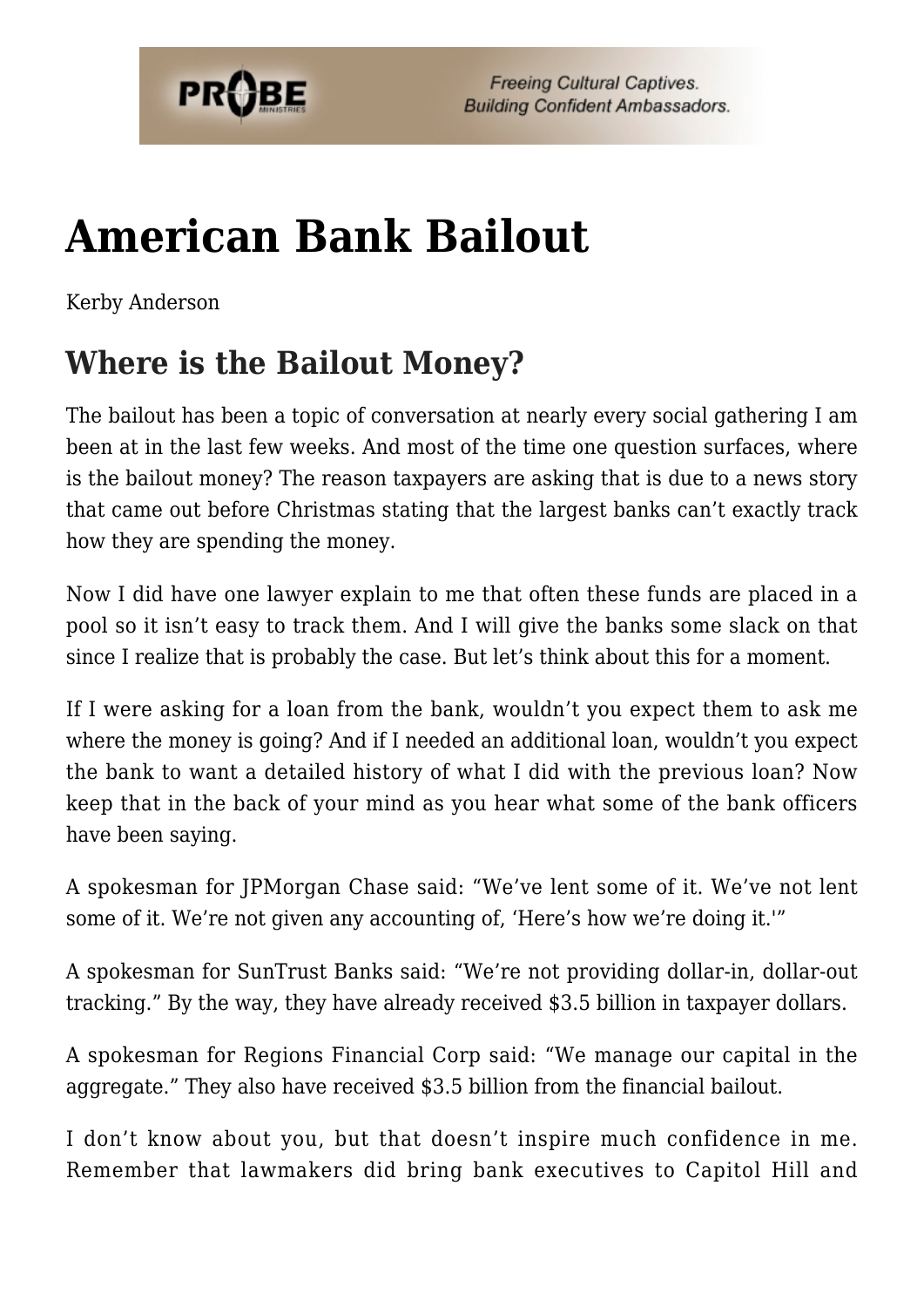

encouraged them to lend the money and not hoard it or spend it on corporate bonuses. It appears that some have, but there does not seem to be any negative consequences for doing so.

One of my recent guests [on the [Point of View](http://www.pointofview.net) radio program] is Representative Scott Garrett (a member of the House Financial Services Committee) who asks: "Where is the money going to go to? How is it going to be spent? When are we going to get a record on it?" These all sound like good questions that need to be answered.

## **What Caused the Financial Crisis?**

What caused the financial crisis? We have heard lots of accusations and criticisms, but it is hard to know who to believe. President-elect Barack Obama said throughout the presidential campaign that it was deregulation and a conservative approach to economics that was to blame. He said: "Eight years of policies that have shredded consumer protections, loosened oversight and regulation, and encouraged outsized bonuses to CEOs while ignoring middle-class American have brought us to the most serious financial crisis since the Great Depression."

So is the current crisis a result of these policies? Is deregulation the culprit? Kevin Hassett proposes a simple test of this view. He points out that countries around the world have very different regulatory structures. Some have relatively light regulatory structures, while others have much more significant intrusion into markets.

If the premise by Barack Obama is correct, then those countries that have looser regulations should have a greater economic crisis. But that is not what we find. If you plot the degree of economic freedom of a country on the x-axis and the percent of change in the local stock market on the y-axis, you find just the opposite of what Barack Obama states.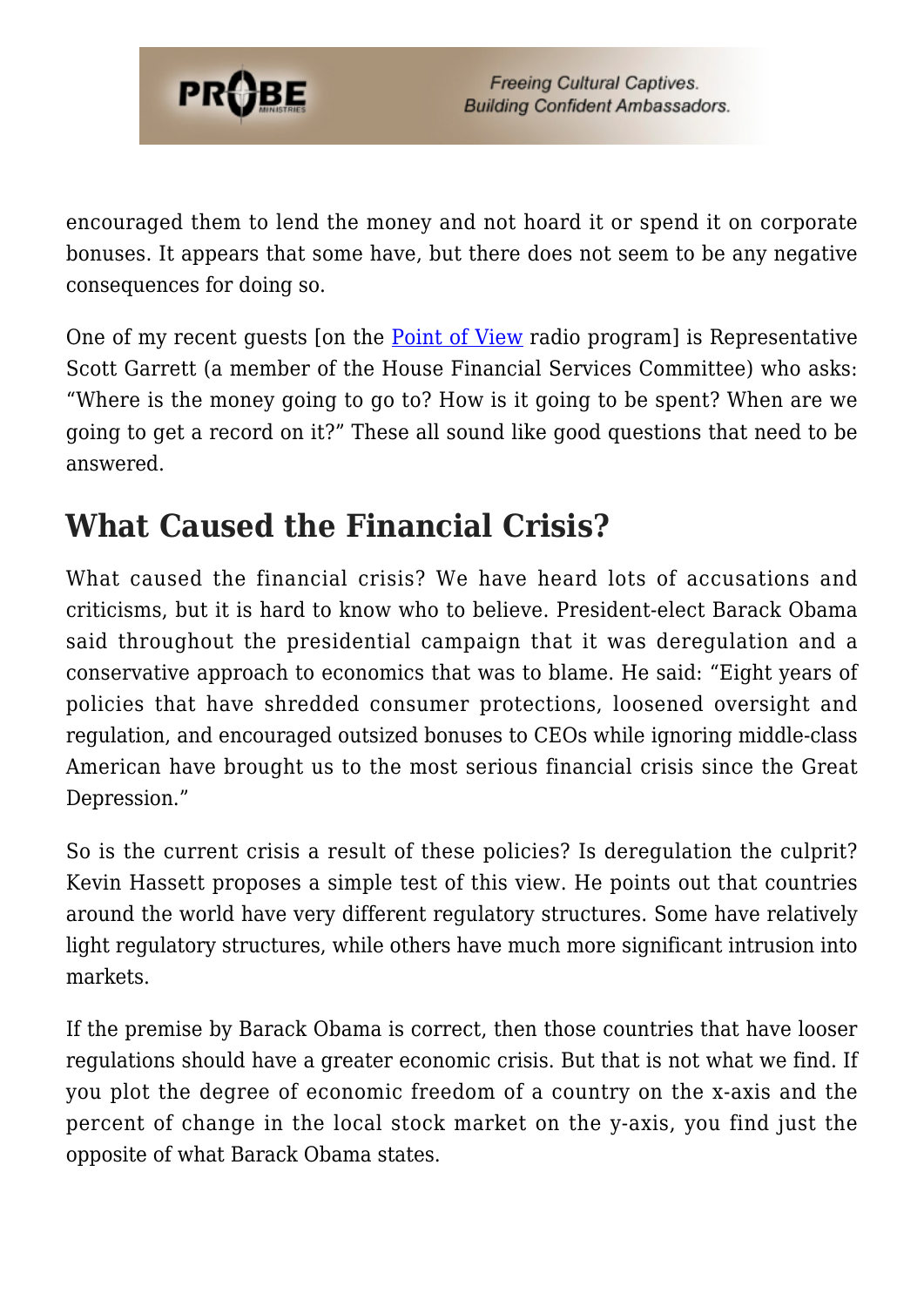

The correlation is striking. Draw a line from countries with low economic freedom (like China and Turkey) to countries with greater economic freedom (like the United States) and you will notice that most of the countries hug the line. Put another way, the regression line is statistically significant.

If Barack Obama is correct the line should be downward sloping (meaning that countries that are freer economically had a biggest collapse in their stock markets). But the line slopes up. That seems to imply that countries that are economically free have suffered less than countries that are not. Of course, a single graph and a statistical correlation certainly does not tell the whole story. But it is interesting that the current data seems to prove just the opposite of what Barack Obama has been arguing.

# **Cost of the Bailout**

How much is that bailout going to cost us? Nobody seems to know, but even when I try to give some numbers for it, it doesn't compute. So I was encouraged to see that someone took the time to put the current bailout numbers in perspective.

Barry Ritholtz is a financial blogger and Wall Street analyst. He has found (as I have found) that people have a hard time comprehending the dollar amounts. While doing research for his book, *Bailout Nation*, he needed some way to put this into proper historical perspective. He says that if you add the latest Citi bailout, the total cost now exceeds \$4.6 trillion dollars. By the way, I have seen numbers much larger than that (which may include loan guarantees which may not actually end up costing us). But what does \$4.6 trillion dollars look like?

Jim Bianco (of Bianco Research) crunched the inflation adjusted numbers. The current bailout actually costs more than all of the following big budget government expenditures. The Marshall Plan (\$115.3 billion), the Louisiana Purchase (\$217 billion), the New Deal (\$500 billion est), the Race to the Moon (\$237 billion), the Savings and Loan bailout (\$256 billion), the Korean War (\$454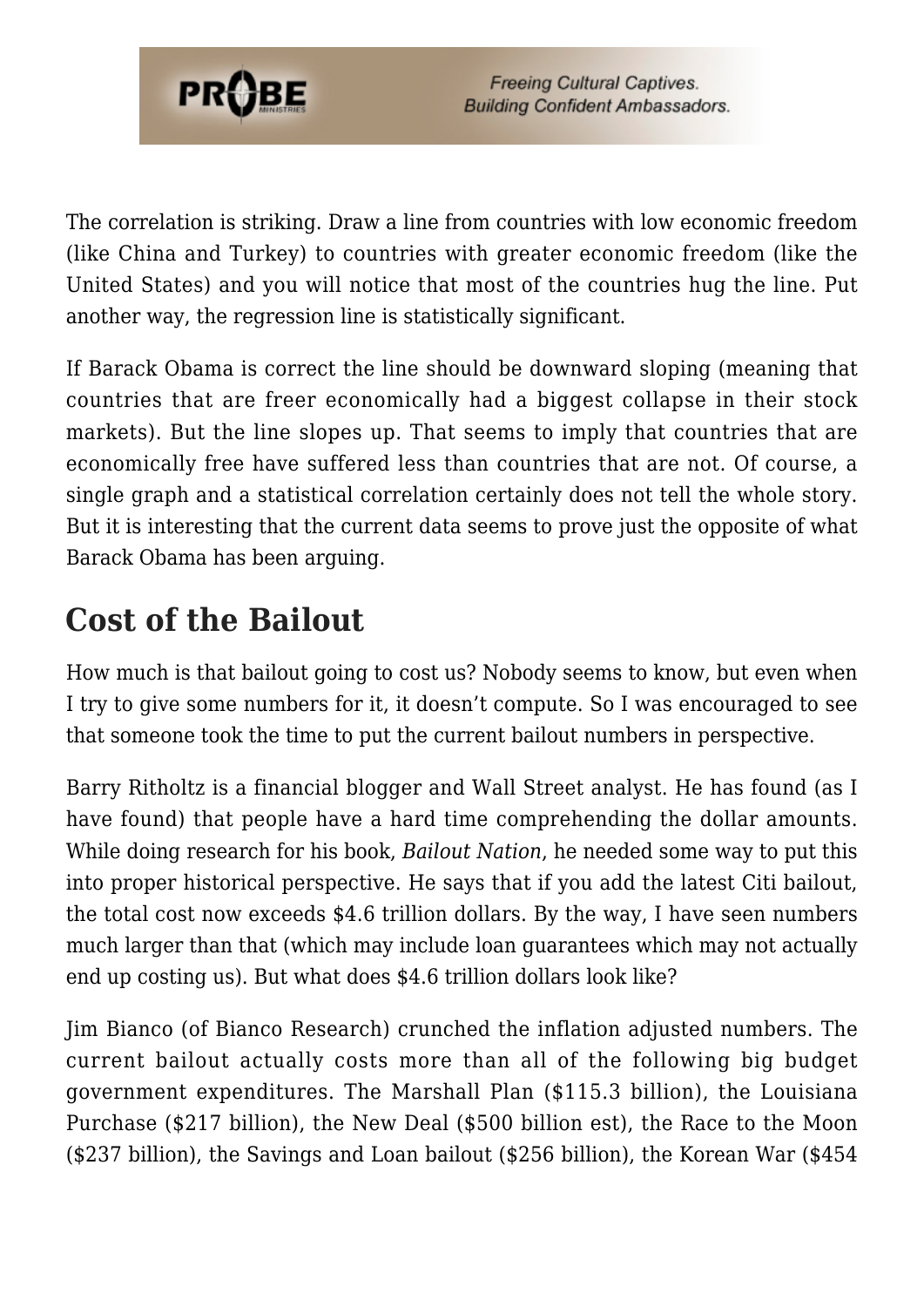

billion), the Iraq war (\$597 billion), the Vietnam War (\$698 billion), and NASA (\$851.2 billion).

Even if you add all of this up, it actually comes to \$3.9 trillion and so is still \$700 billion short (which incidentally is the original cost of one of the bailout packages most people have been talking about).

Keep in mind that these are inflation-adjusted figures. So you can begin to see that what has happened just in the last few months is absolutely unprecedented. But until you run the numbers, it seems like Monopoly money. But the reality is that it is real money that must either be borrowed or printed. There is no stash of this money somewhere that Congress is putting into the economy.

The current economic meltdown is significant, but the solution that members of Congress and financial experts on Wall Street are offering is terribly expensive.

### **Government Ownership of Banks?**

One of the lingering questions about the bailout is how long the government will have ownership of the banks. At the moment, the federal government is planning on purchasing \$250 billion worth of shares in American banks. Is it possible that government will hold the bank shares indefinitely? Terrence Jeffrey of CNSNews.com believes that this could be an unintended consequence. Let me explain.

While the law doesn't say that government can buy ownership interest in banks, it does allow purchases in "any financial instrument that the secretary, after consultation with the chairman of the Board of Governors of the Federal Reserve System, determines the purchase of which is necessary to promote financial market stability." This act also allows "such actions as is necessary, that the secretary might deem."

So how long can the treasury secretary hold these assets? Actually, the law sets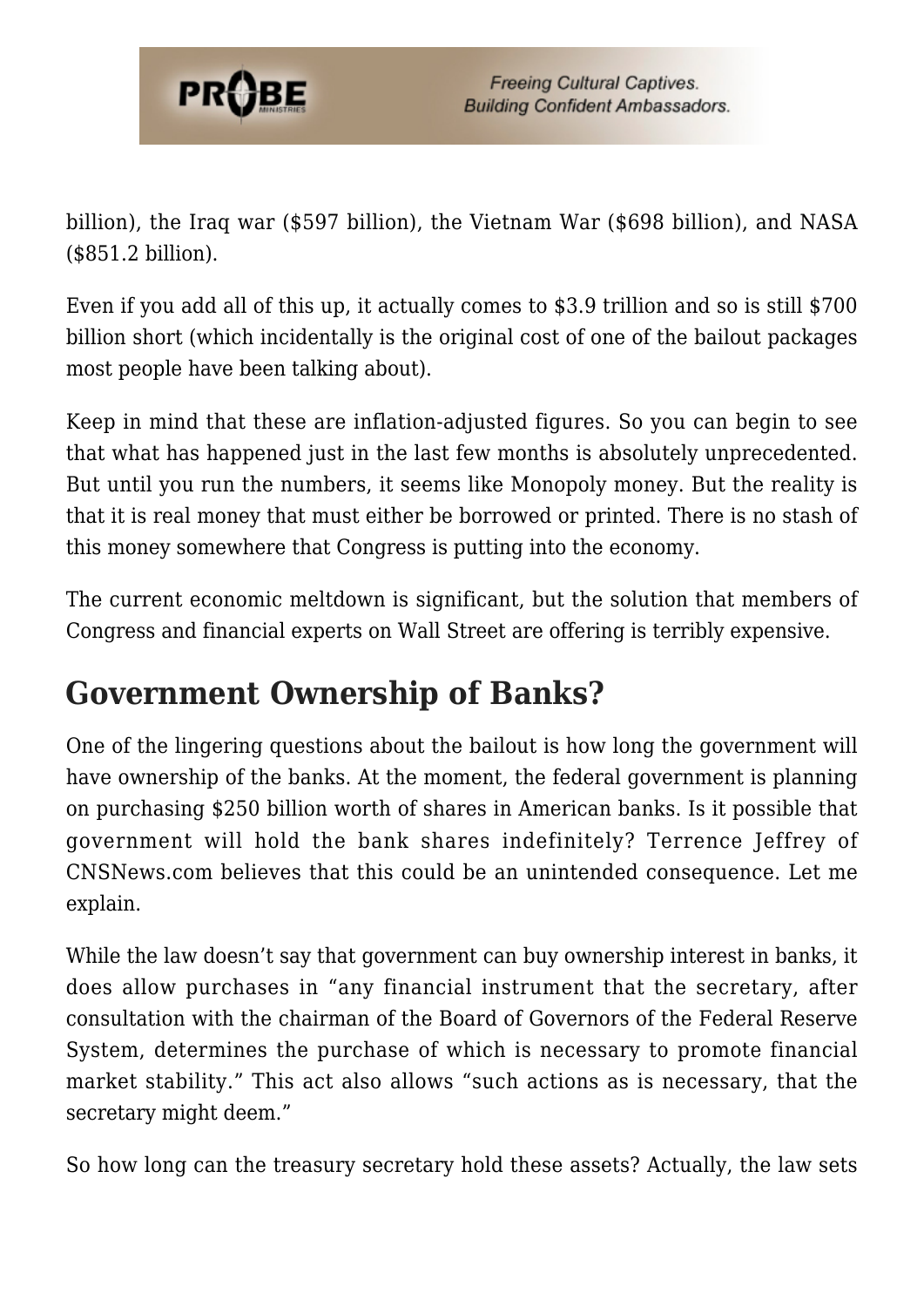

no limits. A Treasury spokesman told CNSNews.com that "We can hold them for as long as we want." Now, let's be fair, Treasury Secretary Hank Paulson does not envision the government having a permanent ownership stake in various banks. But let's also be realistic. He won't be the treasury secretary next year.

The plan that was drafted envisions the government selling the stock back to the banks. It also prevents elected officials from using government ownership of the banks for their own political advantage. This is oversight actually takes place through the Office of Thrift Supervision, the Office of the Comptroller of the Currency, the Federal Reserve, and the Federal Deposit Insurance Corporation.

Now the plan does allow banks to buy back its shares from the government in the first three years, if it can raise 25 percent of the value of the shares by selling stock. But these are subject to the approval of the primary bank regulator.

But the bottom line is this: banks are not guaranteed they can buy back their stock. Although Congress didn't intend for government to permanently own banks, it is possible they may do so anyway.

### **Seven Hundred Billion**

How much is \$700 billion? When these numbers are so big we lose all proportion of their size and potential impact. So let me use a few comparisons from a recent Time Magazine article to make my point.

If we took \$700 billion and gave it to every person in America, they would receive a check for \$2,300. Or if we decided to give that money instead to every household in America, they would receive \$6,200.

Here's another idea, if we took that money and decided to start paying the income taxes for each American, it would pay the income taxes for every American who makes \$500,000 or less a year.